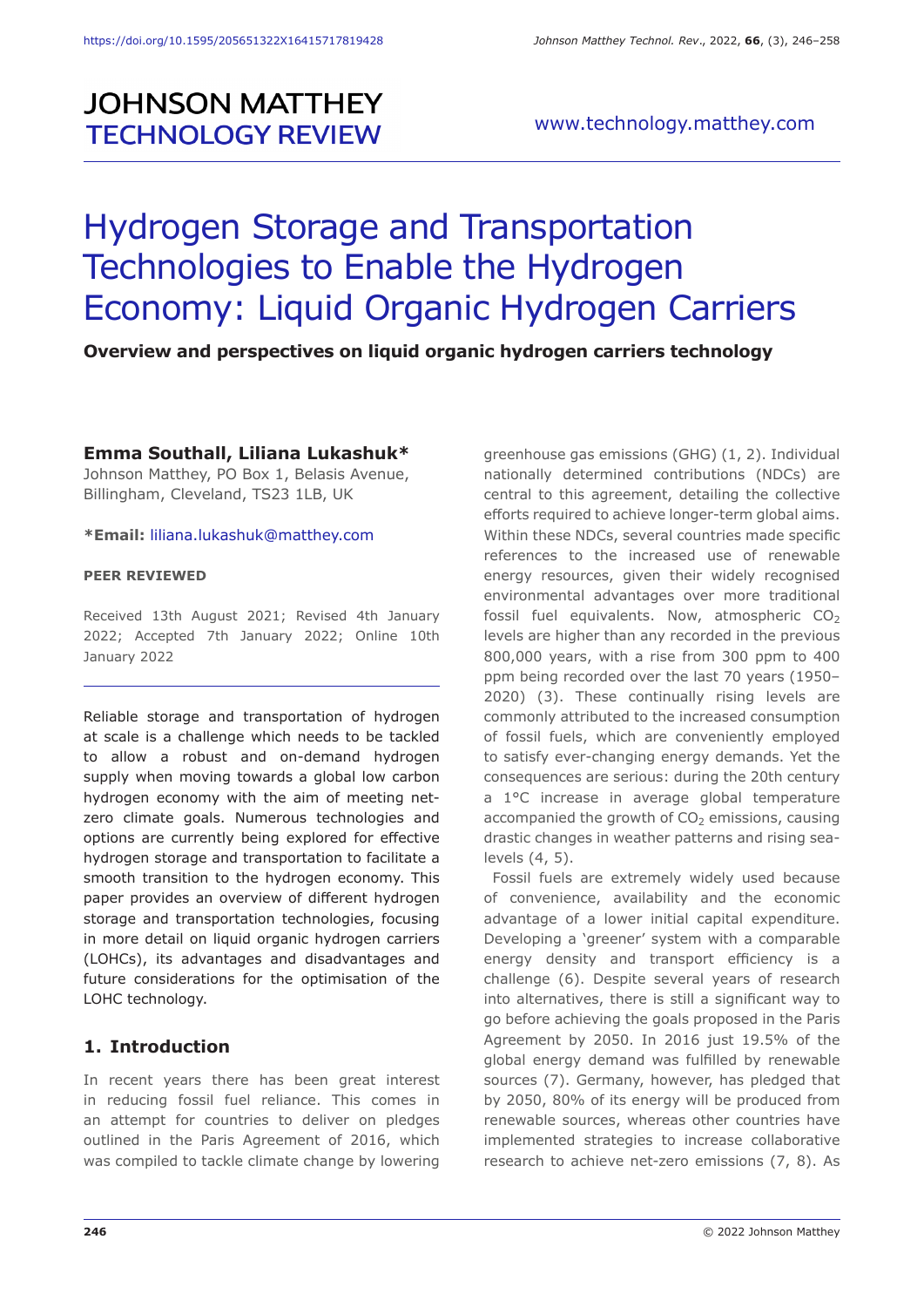an example, Portugal and The Netherlands signed a memorandum of understanding to develop a strategic export-import value chain to ensure production and transport of green hydrogen from Portugal to The Netherlands and its hinterland *via* the ports of Sines and Rotterdam (9).

Hydrogen is a well-studied alternative to fossil fuels. With its combustion producing only water as a byproduct, the environmental advantages of employing hydrogen as an energy carrier are obvious. However, at present, around 96% of the annual global hydrogen production is generated from fossil fuels (grey or brown hydrogen) (**Table I**). This comprises steam reforming of methane (48%), reforming of oil/naphtha (30%) and coal gasification (18%) (11). Thus, in order to completely remove reliance on the non-renewable, finite, fossil fuel resources, an alternative method of hydrogen production is required. This can be achieved with the electrolysis of water. Provided the energy for this process is obtained from renewable sources, sustainable, greenhouse gas emissionfree hydrogen production is possible. Hence, hydrogen produced in this manner is termed green hydrogen.

The European Union (EU) has pledged billions of Euros to develop the so-called European Green Deal in the coming years. Here, hydrogen is considered 'a key' to fulfilling the ambitious target of halving carbon emissions by 2030 (8). To achieve this, the European Green Deal acknowledges the need to increase green hydrogen production capacity, setting targets for around 10 million tonnes of hydrogen to be produced annually by 2030 (8). Currently, the hydrogen supplied from electrolysers stands at just 4% of demand (8).

A third colour-coded category of hydrogen refers to blue hydrogen (**Table I**). Blue hydrogen is often considered a vital tool in transitioning from grey to green hydrogen production and, like grey hydrogen, uses a fossil fuel feedstock. However, carbon capture and storage (CCS) technologies are also employed to capture  $CO<sub>2</sub>$ , reducing the greenhouse gas emissions (12). Given the increase in carbon-tax expected over the coming decades, blue hydrogen is an important improvement upon grey hydrogen, despite the currently higher initial capital expenditure (12–14). Brown, grey, blue and green hydrogen (**Table I**) are the most discussed colour-coded categories of hydrogen within the energy industry. Nevertheless, countless other hydrogen colours (i.e. the hydrogen colour spectrum), such as yellow, pink and turquoise hydrogen, also exist with each colour code describing the different type of source or process used to produce hydrogen (15, 16). For instance: pink hydrogen is generated by electrolysis of water using electricity from a nuclear power plant; yellow hydrogen is produced *via* electrolysis using solar power; turquoise hydrogen is generated *via* methane pyrolysis through direct splitting of methane into hydrogen and solid carbon (15, 16).

Some countries are well-positioned to the transition to blue hydrogen production, with a potential access to large, offshore CCS facilities (17). In contrast, many landlocked countries in Europe have a greater focus on the transition to green, rather than blue, hydrogen due to their limited access to offshore facilities (18). In addition, with blue hydrogen still requiring a finite resource, the demand of one country may eventually be pushed onto another, where resources are more available (12, 19). For example, an exhaustion of natural gas supplies in one location would require a country to source this elsewhere, resulting in the production of hydrogen and its utilisation at different locations. This dependence (expected to be governed by

| Table I A Comparative Summary of Hydrogen Production Processes and Hydrogen Colour<br>Codes $(10)^a$ |                                                        |                                                  |                                                  |                                            |  |
|------------------------------------------------------------------------------------------------------|--------------------------------------------------------|--------------------------------------------------|--------------------------------------------------|--------------------------------------------|--|
|                                                                                                      | <b>Brown</b>                                           | Grey                                             | <b>Blue</b>                                      | Green                                      |  |
| <b>Feedstock</b>                                                                                     | Coal                                                   | Natural gas                                      | Natural gas                                      | Renewable<br>electricity                   |  |
| <b>Carbon capture</b>                                                                                | Gasification,<br>no CCS                                | Steam methane<br>reforming, no CCS               | Advanced gas<br>$reforming + CCS$                | Electrolysis                               |  |
| <b>Emissions</b>                                                                                     | Highest GHG<br>emissions<br>$(19 t_{CO2} t_{H2}^{-1})$ | High GHG emissions<br>$(11 t_{CO2} t_{H2}^{-1})$ | Low GHG emissions<br>$(0.2 t_{CO2} t_{H2}^{-1})$ | Potential for zero<br><b>GHG</b> emissions |  |
| Cost                                                                                                 | $US$1.2-2.1$<br>$kg_{H_2}^{-1}$                        | US\$1-2.1 $kg_{H2}^{-1}$                         | US\$1.5-2.9 $kg_{H2}^{-1}$                       | US\$3-7.5 $kg_{H2}^{-1}$                   |  |

 $^a$  CCS = carbon capture and storage; GHG = greenhouse gas;  $t_{CO_2}$   $t_{H_2}$ <sup>-1</sup> = tonne of CO<sub>2</sub> per tonne of hydrogen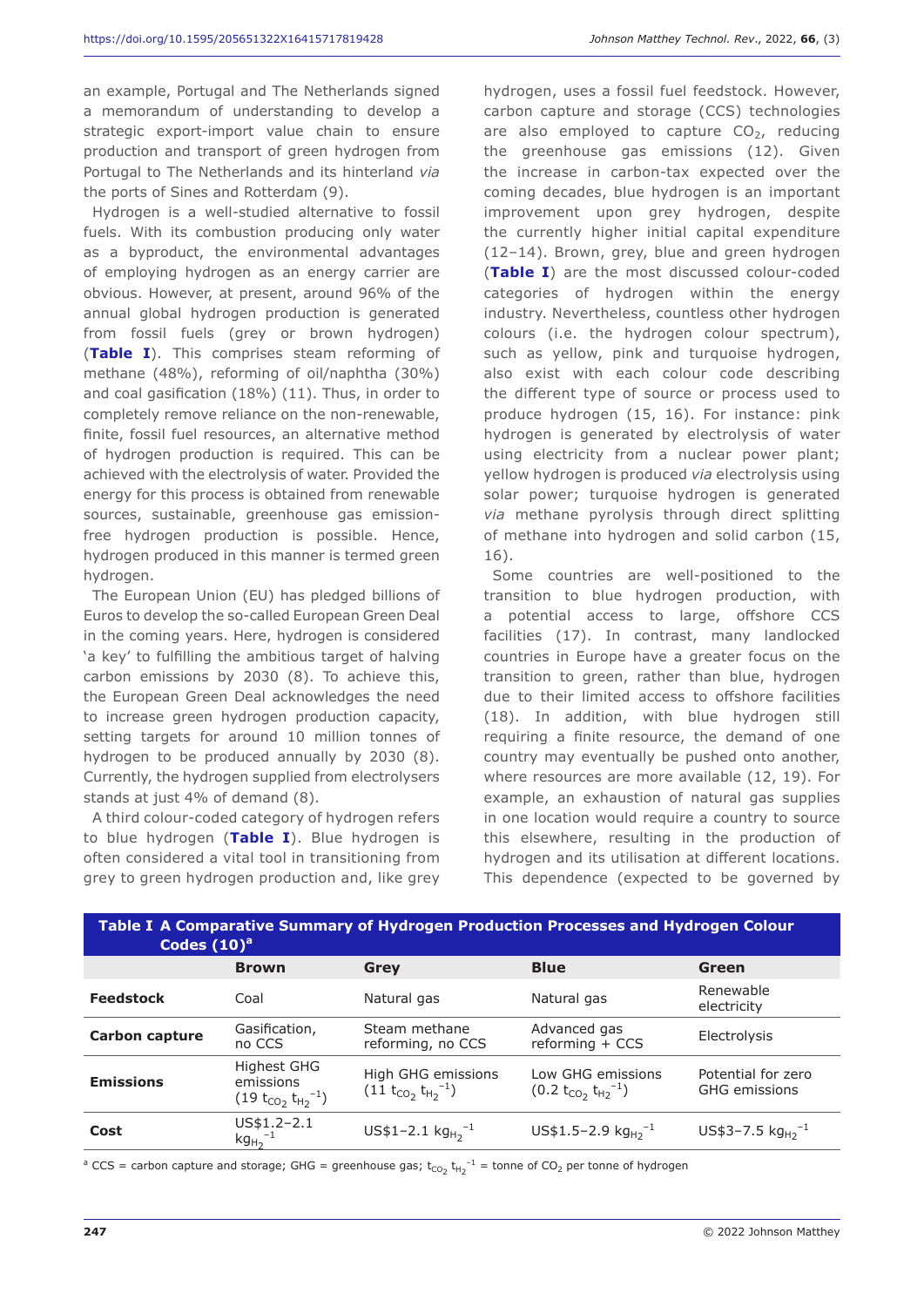maintaining amicable international relations) is another factor causing several countries to seriously consider the favourability of blue over green hydrogen, or *vice versa* (12).

Producing hydrogen from renewable sources and development of technologies for this purpose have huge environmental benefits and supports the implementation of the Paris Agreement and the United Nations Sustainable Development Goals (SDG) (20). It contributes to multiple SDGs, such as SDG 7 (Affordable and Clean Energy), SDG 9 (Industry, Innovation and Infrastructure), SDG 11 (Sustainable Cities and Communities) and SDG 13 (Climate Action) (20). According to SDG 7: Affordable and Clean Energy, a substantial increase in the share of renewable energy in the global energy mix is required by 2030 (i.e. Target 7.2 of SDG 7) (21). However, the energy output from renewable sources is intermittent and dependent on geographic, seasonal and temporal factors. Furthermore, sites of highest energy potential for renewable hydrogen production (such as a desert, offshore wind and tidal farms) are rarely located in areas of highest energy demand, such as densely populated cities in central and southern Europe (1, 22). When moving towards a global low carbon hydrogen economy with the aim of meeting net-zero climate goals, a reliable storage and transportation of hydrogen at scale is a challenge which needs to be tackled to achieve a widespread usage of renewable hydrogen. The possibility to store and transport hydrogen is essential for the integration of high shares of renewable energy source with positive effects on SDGs (23).

Numerous technologies and options are currently being explored for effective hydrogen storage and transportation to facilitate a smooth transition to the hydrogen economy (24). LOHC is one such technology which has gained considerable attention in recent years (1, 6, 7, 25–27). In our work, which consists of the present paper and two accompanying papers (28, 29), we provide an overview and new perspectives on the LOHC technology among different hydrogen storage and transportation technologies. We analyse the advantages and disadvantages of the LOHC technology and future considerations for its optimisation which might accelerate its commercial deployment. Furthermore, in our following second paper we describe the potential deployment and integration of LOHCs within different industries: the transportation sector (automobiles, ships, trains); steel and cement industries; the use of stored hydrogen to produce fuels and chemicals from flue

gases; and system integration of fuel cells and LOHCs for energy storage (28). Due to numerous possibilities for the commercial deployment and integration of LOHCs within different industries, the use of different LOHC systems might be considered to accommodate specific requirements. A review of the most prominent LOHC systems, focusing on properties of LOHCs and catalytic materials used for hydrogenation and dehydrogenation of LOHCs, is presented in our third paper dedicated to the analysis of LOHC systems (29).

# **2. Hydrogen Storage and Transportation Technologies**

Despite the attractively high gravimetric energy density of hydrogen (120 MJ  $kg^{-1}$ ), the low volumetric energy density at ambient conditions necessitates the use of pressurised or liquified hydrogen to ensure economic viability (30). On a large-scale, the use of stored, highly pressurised hydrogen in transport systems presents serious safety concerns, such as an explosion. The technology is also costly, much like that of liquified hydrogen storage, which requires low temperatures (–252°C). In addition, such liquified hydrogen technologies can result in losses of between 0.3% and 3% of the hydrogen due to boil-off from the storage system (1).

Compressed hydrogen is typically transported through pipelines. As a result, long-distance transport is significantly more challenging when compared to the infrastructure, such as ships or railroads, currently available to transport liquid fossil fuels. Although attempts have been made to inject hydrogen into the natural gas grid and numerous countries are exploring blending hydrogen with natural gas, it can be argued that the intercontinental transport of hydrogen would require innovative solutions (31–33). These solutions are predicted to resemble current methods, relying on tanker vessels, trucks and railroads.

To overcome the challenges raised with the transportation and storage of hydrogen as an energy vector, more sophisticated concepts have been developed (**Figure 1**) (24). One such concept involves the use of low- and high-temperature metal hydride systems, where reversible adsorption and desorption of hydrogen is permitted through formation and breakage of chemical bonds with the storage material (1, 11, 34). Here, the terms low- and high-temperature systems refer to the dehydrogenation reaction temperature. These methods of solid-state hydrogen storage, therefore,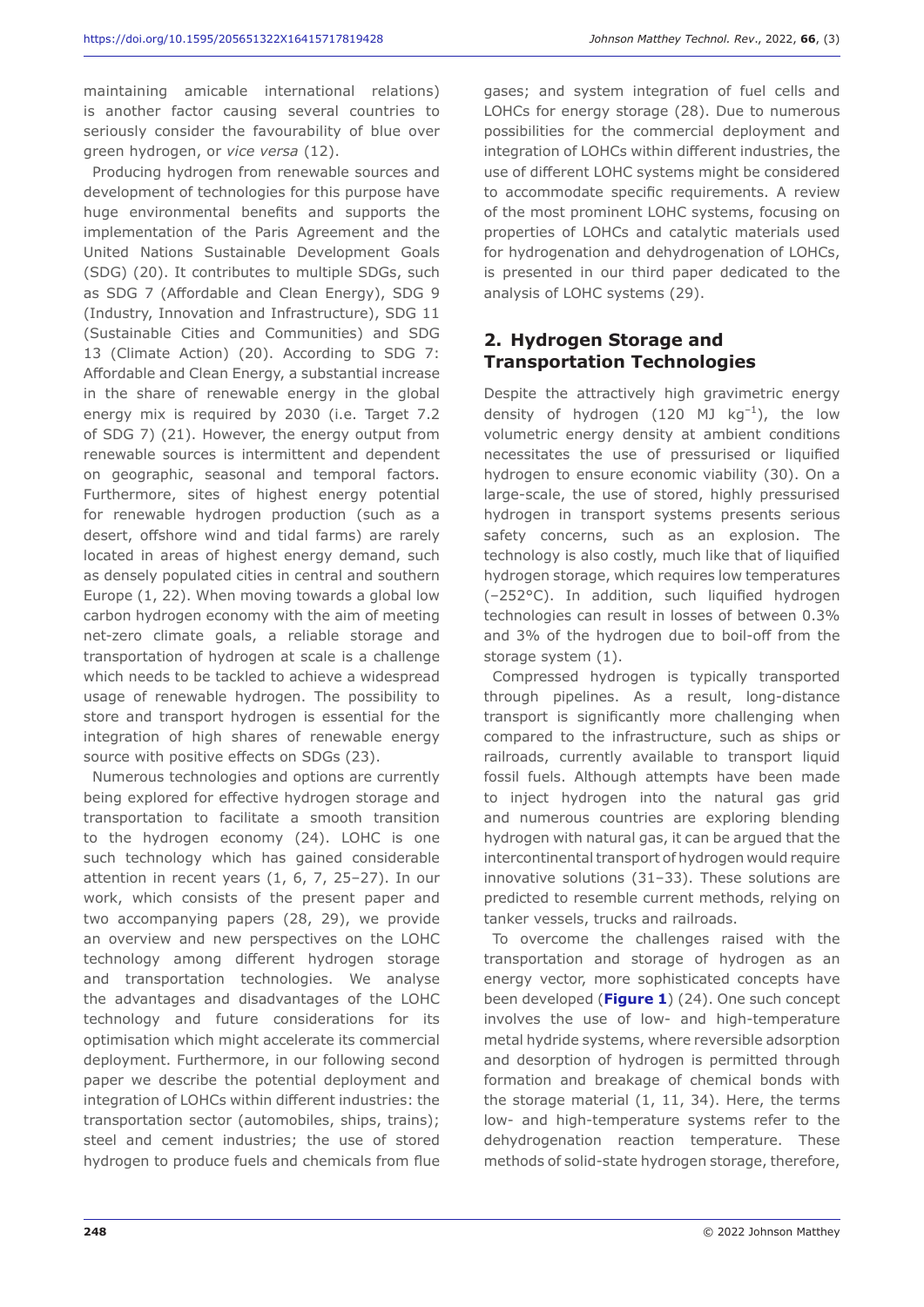

do not require the demanding pressures associated with storing compressed hydrogen.

Low temperature metal hydrides are capable of releasing hydrogen at ambient temperatures and pressures but are typically limited to a maximum hydrogen capacity of 2.15 wt% (for example, LaNi<sub>5</sub>H<sub>6</sub>) (35). On the contrary, high temperature hydrides are attractive for hydrogen storage because of their high hydrogen storage capacities (6.5 hydrogen atoms per cm<sup>3</sup> (7.6 wt%) for the metal hydride MgH<sub>2</sub>, compared to a hydrogen storage density of 0.99 hydrogen atoms per  $cm<sup>3</sup>$ for hydrogen gas and 4.2 hydrogen atoms per  $cm<sup>3</sup>$ for liquified hydrogen). However, disadvantages of high temperature metal hydride systems include slow reaction kinetics of the adsorption-desorption process. Moreover, the high desorption enthalpies of these systems require high temperatures (300°C for  $MgH<sub>2</sub>$ ) for hydrogen release at atmospheric pressure, raising questions around the economic viability of the technology (34–36). The reversibility of the process is also limited by the decomposition of the metal hydride, making a regular replacement of this storage material necessary.

A different concept for solid-state hydrogen storage is the use of metal-organic frameworks (MOFs). Here, hydrogen is stored in the pores of the MOF framework, where the rate of hydrogen adsorption is dependent on its diffusivity in the particular MOF chosen (37). MOFs can be tailored to specific applications, including supercapacitors, fuel storage and batteries and have been noted for their short refuelling times (37). However, this technology typically requires low temperatures (*ca.* –196°C) and high pressures (100 bar) to achieve a reasonable energy density (7.2 MJ  $I^{-1}$ , 4.5 wt%). To illustrate this, the MOF displaying the highest hydrogen storage capacity to date (MOF-210: total hydrogen gravimetric uptake of 17.6 wt%) must be operated at 80 bar and –196°C (38). It is therefore possible that a low system efficiency in terms of energy consumption, and

thus cost, will be observed. It has been predicted that the hydrogen storage capacity of MOFs can be improved by increasing MOF surface area, but there are experimental limitations in synthesising such structures (38). Moreover, as with using compressed hydrogen, the requirement of a higherpressure system implicates explosion risks (37).

Borohydrides have also been considered for hydrogen storage applications, given their attractively high theoretical storage capacities. For example,  $LiBH<sub>4</sub>$  has a gravimetric hydrogen storage capacity of up to 18.5 wt% (24). However, in practice this is rarely achievable as stable hydrides, such as LiH, can form during the hydrogen unloading process, for which high temperatures (typically greater than 300°C) are also required. Direct employment of borohydrides for hydrogen storage applications is therefore unfeasible. Yet, a technology combining both borohydrides and metal hydrides is now being considered. Such a system reduces the endothermicity of the dehydrogenation process, facilitating hydrogen release at lower temperatures, but the kinetics of both the hydrogenation and dehydrogenation reactions are slow and require suitable catalytic additives (24). This increases the complexity of the technology.

Chemical hydrides, both organic and inorganic, are another method available to store hydrogen, and rely on chemical reactions. Chemical hydrogen storage is used to describe storage technologies in which hydrogen is both released and restored through a chemical reaction. Like metal hydrides, chemical hydrides also form chemical bonds between the storage material and hydrogen. Yet, these two hydride classes have very different properties. Arguably the most significant of these is that chemical hydrides (such as methanol) are generally liquids at ambient conditions. This simplifies transportation and storage issues associated with either gaseous hydrogen or solid-state hydrides. Provided ammonia is in its liquid form, which can easily be achieved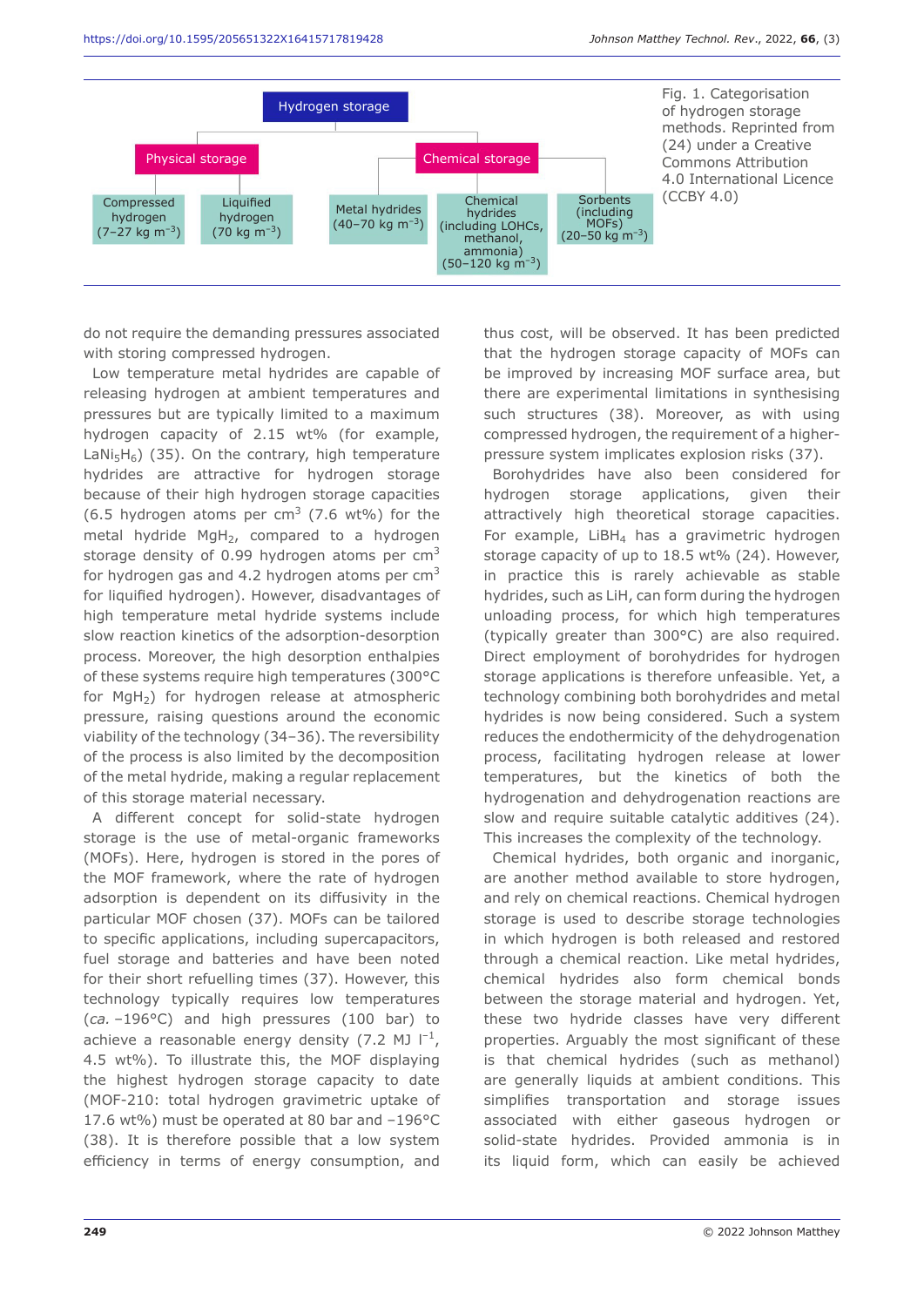by applying a pressure of 10 bar at ambient temperature, ammonia can also be considered a chemical hydride, with a very attractive storage density (17.7 wt%) (24). In addition, given both methanol and ammonia are already synthesised on a large scale, there is the possibility of using existing infrastructure and production plants (24). Both chemicals have also been reported to have potential as hydrogen-alternative energy vectors (i.e. direct use as a fuel) rather than as hydrogen storage materials (24).

Ammonia is currently of industrial interest for hydrogen storage and transportation, given its high gravimetric hydrogen density (17.7 wt%) (24, 39–42). Additionally, the high ignition temperature of ammonia increases the safety of the technology and is considered advantageous (41, 42). When green hydrogen is used for the production of ammonia, such ammonia is classified as green ammonia (43–46). Green ammonia, when liquified, facilitates the transport and storage of hydrogen, allowing existing infrastructure to be used (42). With the potential for worldwide transport of the green ammonia, for example *via* ships, the distribution of green hydrogen to growing zero-emission markets will be facilitated (42). Once transported to the site of use, ammonia can be reconverted into carbon-free hydrogen which can be used at hydrogen refuelling stations, for example (42, 47).

Within the framework of the NEOM project it was recently announced that 650 tons of carbon-free hydrogen per day will be produced using 4 GW of renewable power from solar and wind in Saudi Arabia (48). To facilitate hydrogen storage and transportation, the hydrogen will be converted into 3500 tons of green ammonia per day (or 1.2 million tons per year) which will be transported around the world and then converted back into carbon-free hydrogen at hydrogen refuelling stations (48). By supplying the fuel cells currently used within the transport sector (specifically in buses and trucks) with this hydrogen, it is predicted that over 3 million tons per year of  $CO<sub>2</sub>$  emission can be prevented: equivalent to all emissions from 700,000 cars (48).

Although ammonia is less flammable than hydrogen, concerns around its toxicity to both humans and the environment have been raised (49). A spillage of this feedstock (for example during transport) could therefore have serious consequences, and questions around its suitability have been raised. However, it is important to remember that suitable controls have been employed to mitigate the risks associated with

fossil fuels (in the forms of gasoline and diesel), which are also very harmful substances. Moreover, as ammonia is already synthesised on an industrial scale (Haber-Bosch process) for example, in the fertiliser industry, it can be argued that the safety concerns are known and can be managed effectively. If the ammonia were not to be dehydrogenated at its destination, but instead used as a fuel itself, the ammonia would be classified as a renewable fuel (50). As an example, using ammonia as a transportation marine fuel is currently being explored within the shipping sector to cut fossil fuel use in ocean-going vessels (51–55).

Liquid hydrocarbons and formic acid can also fall into the category of hydrogen carriers. Provided such carriers are produced using green hydrogen and atmospheric  $CO<sub>2</sub>$ , or  $CO<sub>2</sub>$  from waste streams, the cycle can be labelled as carbon-neutral (11). However, as the carriers are used as liquid fuels, regeneration of the carrier material is not possible and thus new material must be purchased for every cycle, much like employing fossil fuels as energy vectors (11).

As previously discussed, renewable methanol can also be considered as a chemical hydride. Although the gravimetric energy density of methanol is lower than that of ammonia (12.5 wt% and 17.7 wt%, respectively), it is significantly higher than a typical metal hydride, such as MgH<sub>2</sub> (7.6 wt%, Table II) (24, 37). Most commonly, methanol is synthesised *via* the hydrogenation of CO<sub>2</sub> and carbon monoxide, whereas the release of hydrogen from methanol is done in the methanol steam reforming process, which involves the reaction of methanol with water (24). This process is generally preferred over methanol decomposition, permitting the release of three moles of hydrogen in comparison to the two moles from methanol decomposition, where the extra mole of hydrogen is provided by the water (24). Yet for the steam reforming reaction, temperatures of between 220°C and 330°C are often required to meet the thermodynamic demands of the endothermic reaction (24).

Although renewable methanol (produced *via* the hydrogenation of  $CO<sub>2</sub>$  waste streams) is produced on a much smaller scale than its non-renewable equivalent (in which natural gas is used to produce a mixture of carbon monoxide,  $CO<sub>2</sub>$  and hydrogen), similarities in the two processes exist (24). With an overlap in the technology, progress in renewable methanol production is better facilitated than other hydrogen storage technologies and as a result the first renewable methanol production plant was constructed in Iceland in 2011 by Carbon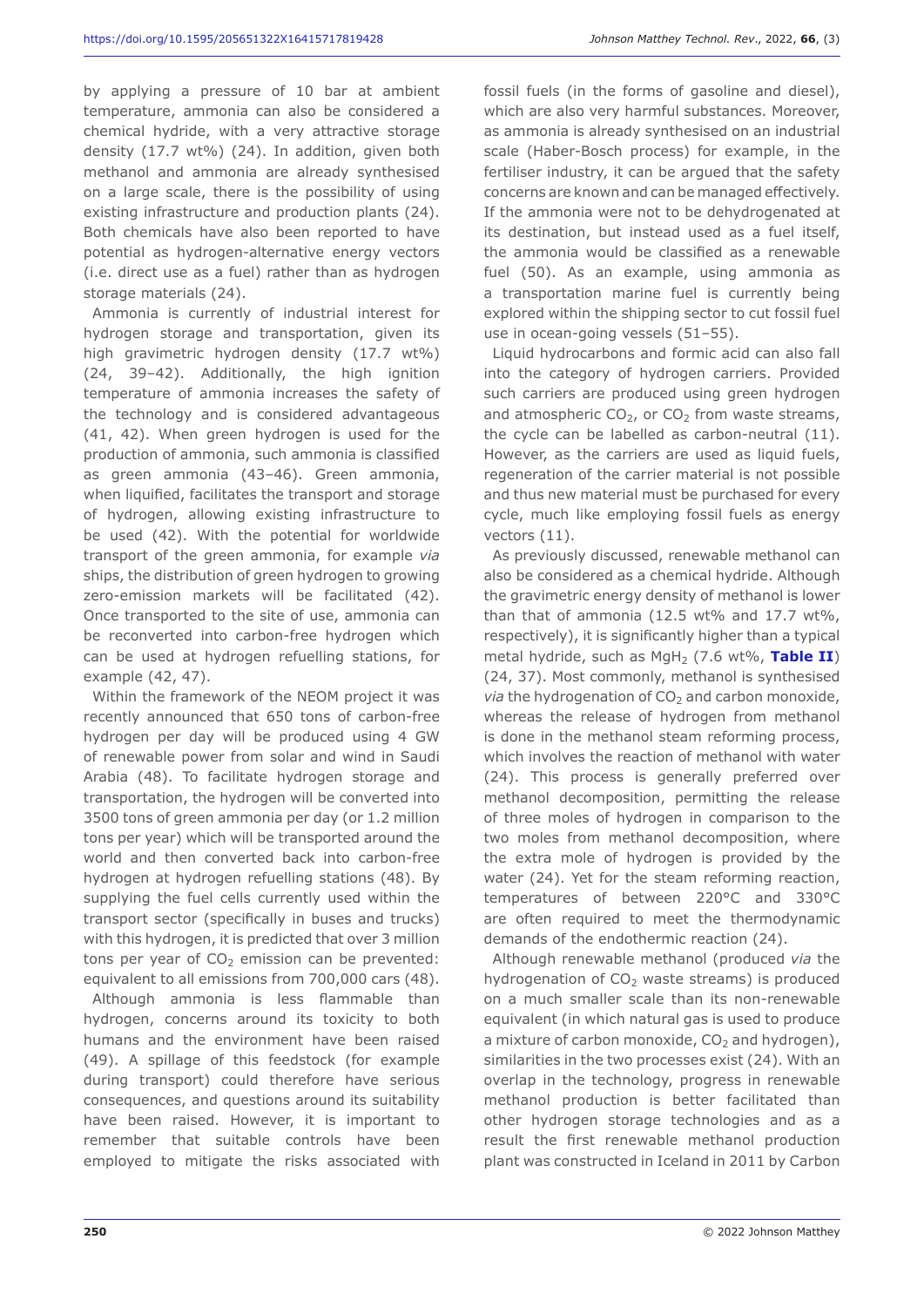| Table II Overview of Hydrogen Storage Methods <sup>a</sup> (24, 37)    |                                           |                                                  |  |  |
|------------------------------------------------------------------------|-------------------------------------------|--------------------------------------------------|--|--|
| <b>Method of hydrogen</b><br>storage                                   | <b>Gravimetric energy</b><br>density, wt% | <b>Volumetric energy</b><br>density, MJ $I^{-1}$ |  |  |
| <b>Compressed</b>                                                      | 5.7                                       | 4.9                                              |  |  |
| Liquid                                                                 | 7.5                                       | 6.4                                              |  |  |
| <b>Chemical hydride</b><br>· liquid ammonia <sup>b</sup><br>• methanol | 17.7<br>12.5                              | 11.5<br>15.8                                     |  |  |
| <b>MOF</b>                                                             | 4.5                                       | 7.2                                              |  |  |
| $MgH2$ (metal hydride)                                                 | 7.6                                       | 13.2                                             |  |  |
| <b>Metal borohydrides</b>                                              | $14.9 - 18.5$                             | $9.8 - 17.6$                                     |  |  |
| <b>LOHC</b>                                                            | 8.5                                       | 7.0                                              |  |  |

<sup>a</sup>Note: unless specified, the data represents typical figures, providing only an approximate comparison

**b** at 10 bar pressure

Recycling International (24). Interestingly, it has been reported that the separation of methanol and water (*via* distillation) is not required when using methanol as a hydrogen storage medium: the hydrogen can simply be released from the mixture in a steam-reforming reaction (24). This simplifies the process and eliminates costs associated with the energy intensive distillation step. However,  $CO<sub>2</sub>$  is also stored within the methanol-water mixture and hence is also released upon steam reforming. If a pure hydrogen output stream is required, it has been predicted that  $CO<sub>2</sub>$  could be separated from the hydrogen relatively easily, but this process would require additional separation technologies (24). Alternatively, the gaseous hydrogen and  $CO<sub>2</sub>$  mixture could be used directly within proton exchange membrane (PEM) fuel cells (56).

## **3. Liquid Organic Hydrogen Carriers**

LOHCs, also categorised under chemical hydrides, are another option for the storage and transport of hydrogen. The first studies into this technology were completed in the 1980s by Japanese researchers, studying a benzene/cyclohexane system (1). The LOHC process comprises a two-step process, which is based on the loading of hydrogen onto the chosen LOHC in a catalytic hydrogenation reaction, followed by the unloading of hydrogen in a catalytic dehydrogenation reaction. This second step thus produces a stream of gaseous hydrogen alongside the unloaded form of the LOHC, which can then be reused in subsequent cycles (**Figure 2**). Between these two steps, the hydrogen-rich form of the LOHC can be easily stored and transported at ambient pressures, given its liquid state. The LOHC technology eliminates the expense associated with

repeatedly purchasing a feedstock (i.e. the LOHC) and hence may be considered advantageous. Yet one must also consider the expense of returning the unloaded LOHC to the hydrogenation plant. In some cases, finding an alternative use for the unloaded LOHC may be most cost-effective.

Aromatic molecules are typically used as LOHCs due to their high hydrogen loading capacities (57). In addition, the cyclic compounds hydrogenated form of aromatic compounds have relatively good thermodynamic properties for the more challenging, endothermic dehydrogenation reaction. This can be explained by the stability gained on formation of the aromatic system (58). In contrast, dehydrogenation of bonds outside of such an aromatic system is difficult (even if the double bond formed can become conjugated with the system). For instance, dehydrogenation of ethylcyclohexane would form ethylbenzene not styrene as a result of thermodynamic limitations (58).

Importantly, the high hydrogen loading capacities of LOHCs enable high hydrogen storage and transport efficiencies, increasing the economic viability of the technology. This is highlighted by previous research that identified several potential carriers which meet the objectives for storage capacity and volumetric energy density, set by the United States Department of Energy (US DoE), as 6.5 wt% and 1.7 kWh  $I^{-1}$ , respectively (7). However, it is important to consider that the respective hydrogenation and dehydrogenation reactions may not always go to 100% completion.

As noted above, catalysts are required to facilitate hydrogen loading and unloading *via* hydrogenation and dehydrogenation reactions. Despite some reports detailing advantages of homogeneous catalysts (including lower operating temperatures and improved dehydrogenation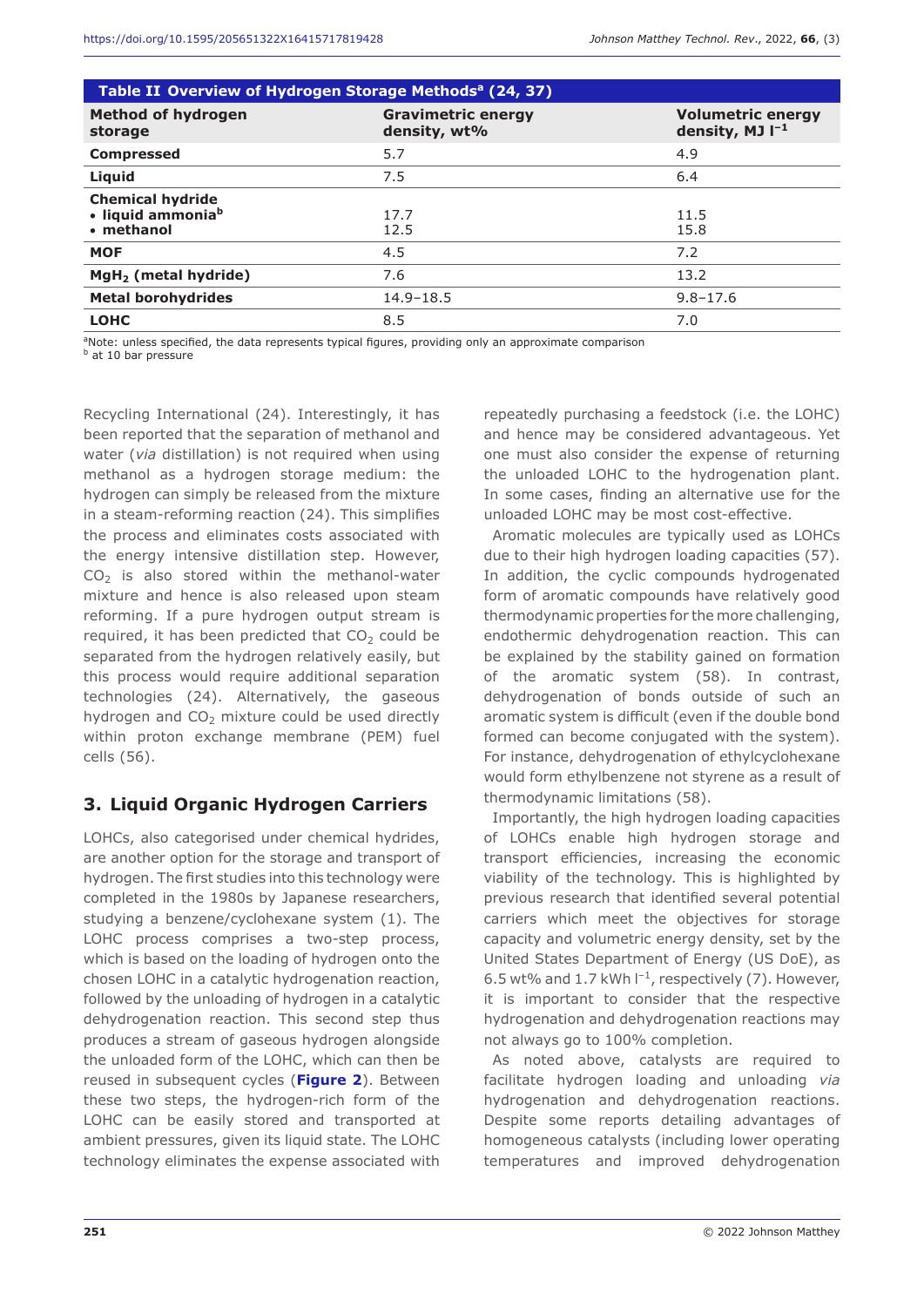

product specificity), heterogeneous catalysts are considered preferable for both reactions in largescale applications (26, 59).

A great majority of current studies examine the hydrogenation and dehydrogenation steps individually, often employing different catalysts to complete the two transformations. Most commonly, platinum group metal (pgm) catalysts, namely platinum, palladium or ruthenium-based, are employed (7, 30, 60, 61).

The LOHC technology is also an attractive option for stationary on-site energy storage (on-grid and off-grid), enabling long-term storage of large amounts of energy, such as seasonal storage and energy production buffering (26). In this case, a catalyst which allows both hydrogenation and dehydrogenation to be carried out in the same reactor through altering process conditions (such as temperature and pressure) can be deployed. The development of such a bifunctional catalyst would be an attractive research objective and facilitate a lower capital expenditure since a set-up in which only a single reactor and its associated pipework is necessary. From a process safety perspective, the ambient hydrogen storage pressures facilitated with the use of LOHC technology are an improvement on using a pressurised hydrogen storage tank.

Since the catalytic hydrogenation and dehydrogenation processes are exothermic and endothermic reactions, respectively, the hydrogenation step is typically performed at lower temperatures (100–240°C) and higher pressures (10–50 bar) than the dehydrogenation step (150–400°C, atmospheric pressure) (62). Thus, a higher level of heat is needed for the dehydrogenation reaction, which is often provided by an external heating source (62). To improve efficiency, system integration and intensification can be achieved, with the heat produced in the hydrogenation step being used to drive the

dehydrogenation reaction when using LOHCs for on-site hydrogen storage (63). This would not be possible when the hydrogen is produced in a different location to where it is needed.

#### **4. Advantages and Disadvantages of Liquid Organic Hydrogen Carrier Technology**

As discussed, a timely migration away from fossil fuel reliance is of the utmost environmental importance, and is achievable with a combination of renewable energy, production of green hydrogen *via* electrolysis and hydrogen storage and transportation technologies. However, implementation of a LOHC hydrogen storage and transportation system also has advantages over simply using compressed hydrogen, or direct employment of renewable electricity. On the contrary to storage and transportation of compressed hydrogen, the small quantity of gas present in a LOHC system minimises the risk of explosion and facilitates the safe handling of hydrogen. Importantly, this allows for the longterm storage of large amounts of loaded LOHCs at ambient conditions, without the loss of hydrogen or negative impact upon carrier storage density, which has been reported with the use of compressed hydrogen and alternative storage technologies such as metal hydrides (64).

The elimination of pressure-related hazards also makes LOHCs suitable for long-distance transport. The liquid state of the carriers enables existing infrastructure, originally built for crudeoil transportation such as pipeline networks, to be used (1). However, unlike liquified or compressed hydrogen, the term 'infrastructure' also includes the use of ships and trucks, which enables worldwide transport of hydrogen using LOHCs. This too is often considered as one of the main advantages of the LOHC technology, meaning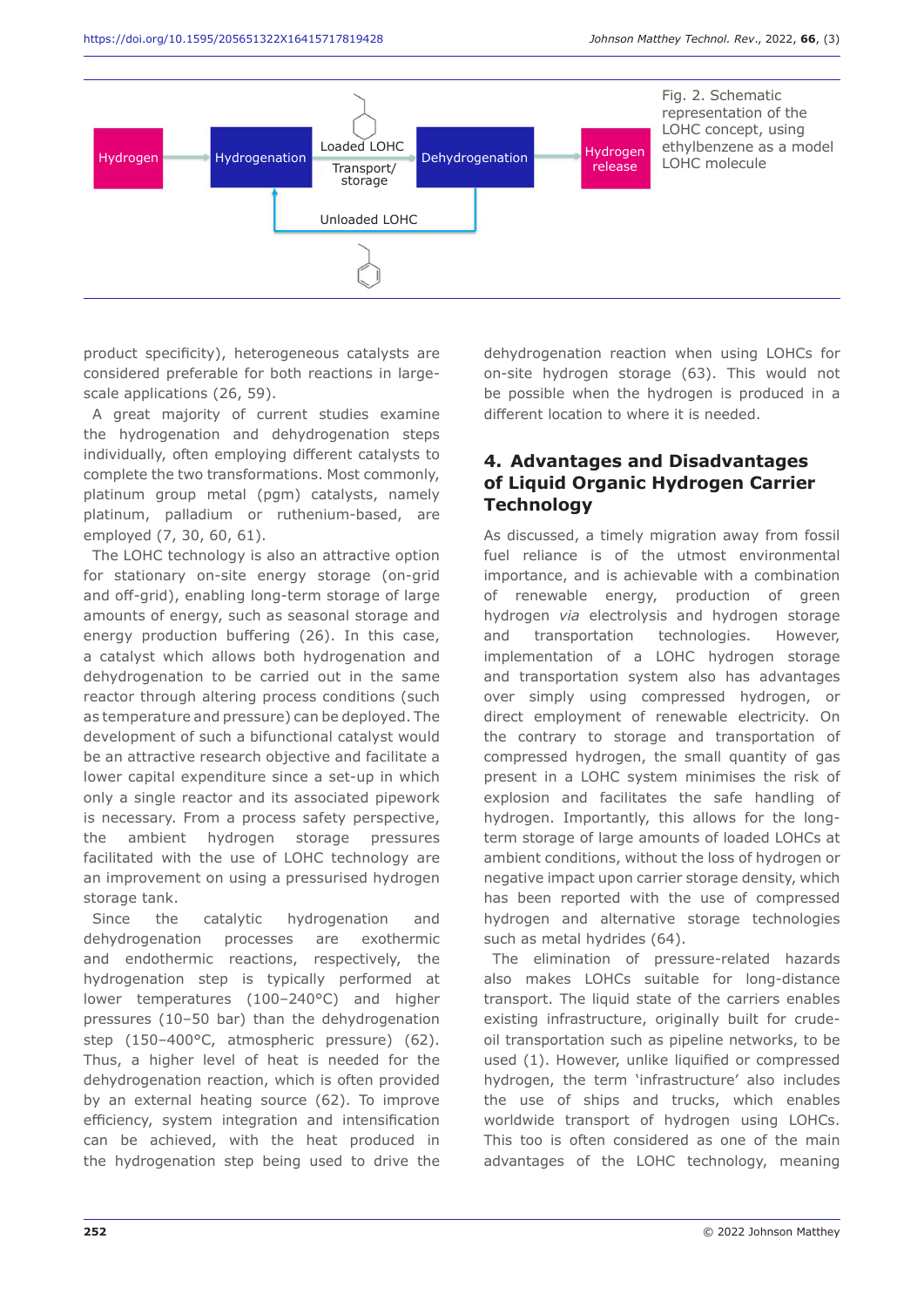the dehydrogenation plant required to release hydrogen from LOHCs does not need to be located within proximity of the hydrogen production site. Thus, the LOHC technology allows green hydrogen release (and indirect renewable energy use) in locations which are not best suited for renewable energy production. Moreover, as LOHCs are in the liquid state, they resemble current fossil fuelbased energy vectors, such as diesel and gasoline. Given societal familiarity with these systems, it is predicted that public acceptance of the LOHC technology will be increased in comparison to concepts such as metal hydrides, where public understanding is limited (7). This potential for greater acceptance of LOHC systems is considered advantageous (7).

In theory, the reversibility of the hydrogen loading and unloading processes allows LOHC to be used continually without replacement. Practically, however, this is unlikely due to LOHC material losses from side-reactions and incomplete unloading reactions (1). The choice of LOHC is also critical: for maximum efficiency, both the dehydrogenated and hydrogenated form must remain in their liquid state throughout the cycle. For instance, if the dehydrogenated form of the carrier material is a solid at ambient conditions, transport complications arise as it cannot be pumped through a pipe or into a truck or ship. To maintain the liquid state, incomplete hydrogen unloading or dilution of the LOHC would be required, reducing storage and transport efficiencies (7).

Moreover, the toxicity of the LOHCs themselves must be considered and evaluated in terms of projected applications; some LOHCs, such as benzene and toluene, have a toxicity so great that their use in practical applications is unfeasible, despite attractively high hydrogen storage capacities (65).

The choice of carrier can also influence the overall cost of the technology in other ways. Aside from the obvious cost associated with purchasing the LOHC feedstock, the released hydrogen from some carriers, like 1,2-dihydro-1,2-diazaborine, requires further hydrogen purification steps, while others (for example, dibenzyltoluene) have higher dehydrogenation heating demands (1). Both factors increase energy consumption. Moreover, the cost of transporting the unloaded LOHC *via* ships back to the site of hydrogenation (i.e. for hydrogen loading) should be taken into account. Mainly longdistance transportation of renewable hydrogen in LOHCs would be more economically viable than transportation of compressed hydrogen, which

is more suited to transport over short distances using the existing pipeline infrastructure (25). Methanol has also been reported to be economical for long-distance transport, with some studies suggesting that methanol can be a more costeffective option than LOHCs (66). The same applies to ammonia (41). The Committee on Climate Change has reported that using ammonia as a hydrogen carrier for long-distance transport could be economically viable (25, 67). One of the key disadvantages of the LOHC technology is additional costs required for transporting of the LOHC loaded with hydrogen to end users followed by a transport of the dehydrogenated LOHC back to a chemical plant for loading with hydrogen.

#### **5. Considerations for Process Optimisation of the Liquid Organic Hydrogen Carrier Technology**

To improve economic viability of the LOHC technology, additional developments into optimising the LOHC technology might be needed. Reducing energy intensity during loading and particularly unloading of the LOHCs with hydrogen and efficient system integration can contribute to the cost reduction of the LOHC technology. In our following work, we discuss efficient system integration and potential deployment of the LOHC technology within different industries (28) and provide a detailed analysis of the most promising LOHC candidates, catalysts used for hydrogenation as well as dehydrogenation of LOHCs along with operating conditions (29). Efficient system integration of the LOHC technology as well as selection of the most suitable LOHC system, optimisation of reaction conditions and catalysts might improve economic viability and facilitate widespread commercial deployment of the LOHC technology.

Reactor configuration can also contribute significantly to the overall efficiency of the LOHC technology. The particular challenge for the LOHC technology is the hydrogen release from hydrogenrich LOHC systems during the endothermic dehydrogenation process which is combined with the reaction mixture volume expansion. As an example, 1ml of fully hydrogenated dibenzyltoluene can release more than 650 ml of hydrogen (68). A range of reactor types have been proposed for dehydrogenation of LOHCs, such as fixedbed, continuous stirred tank reactor batch-type, tubular, spray-pulsed, pressure-swing and threedimensional (3D) structured monolith reactors, among others (**Figure 3**) (68).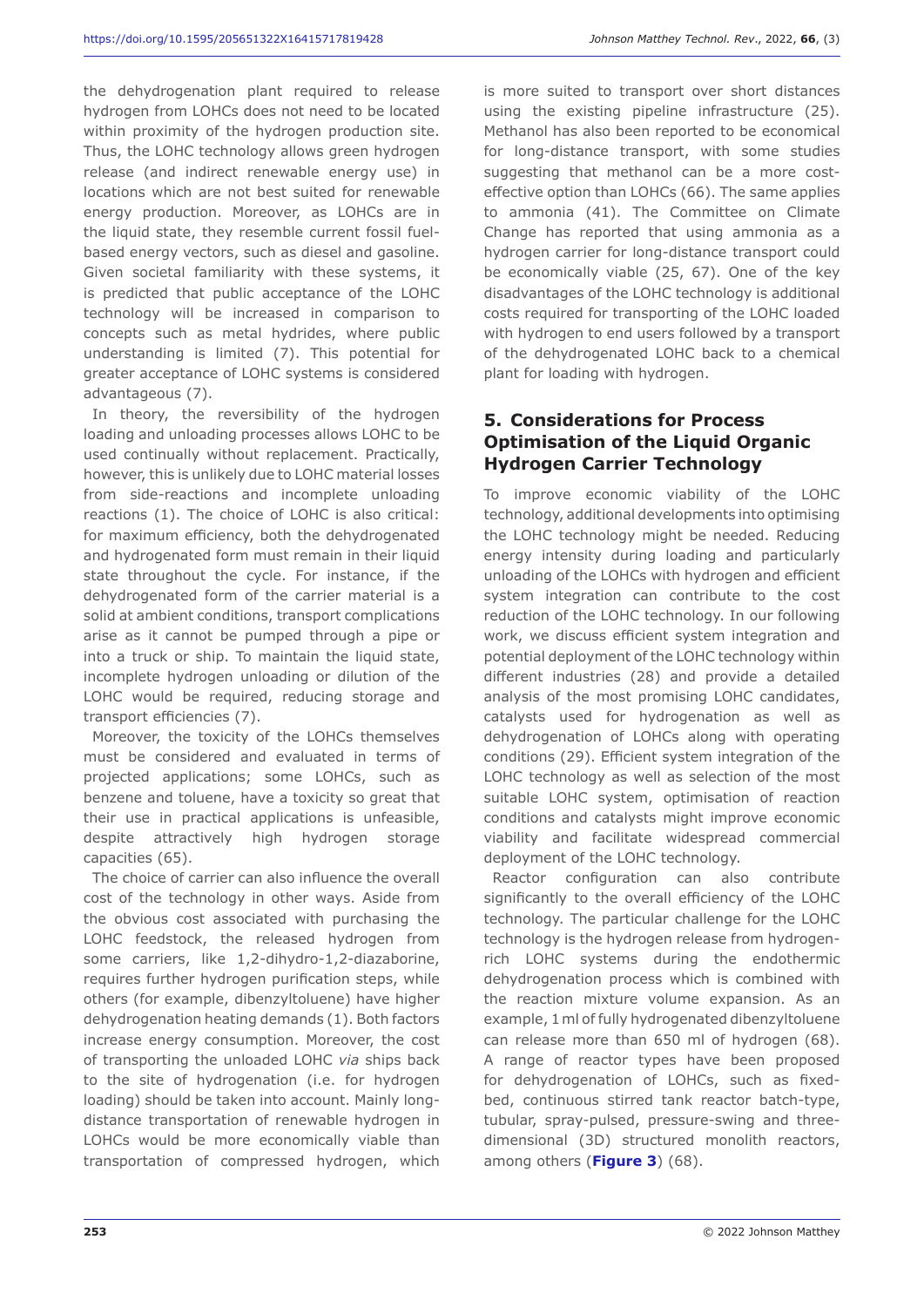

Tubular-type reactors are often discussed for the LOHC technology. To optimise the process, different orientations of the tubular reactors have been evaluated (69). Tubular reactors can have either a horizontal or vertical orientation and have two possible operational modes: (a) LOHC flowing through the central tube and heat transfer fluid in the annulus; (b) heat transfer fluid in the central tube and the LOHC in the annulus (70). The heat transfer fluid enables external heating of the LOHC (69). In comparison to their horizontal equivalents, vertical tubular reactors have the advantage of a more even heat distribution, as a result of rising bubbles mixing the LOHC (70). Moreover, several vertical tubular reactors are suitable for both the hydrogenation

and dehydrogenation reaction. Often, this is not the case for horizontal tubular reactors, where the interfacial region between the gaseous hydrogen and LOHC is often too small to achieve the mass transfer rates required for a hydrogenation process (69). Vertical dehydrogenation tubular reactors can also be constructed to produce either a co-flow or counter-flow between the LOHC and released hydrogen, offering more flexibility in a system design. In a study using *N*-ethylcarbazole as the carrier, different orientations of the reactor (horizontal/vertical) were studied, revealing that the maximum power densities are similar in both orientations, but radial heat transfer is improved compared to that in a horizontal orientation (69). Despite this, several examples of horizontal tubular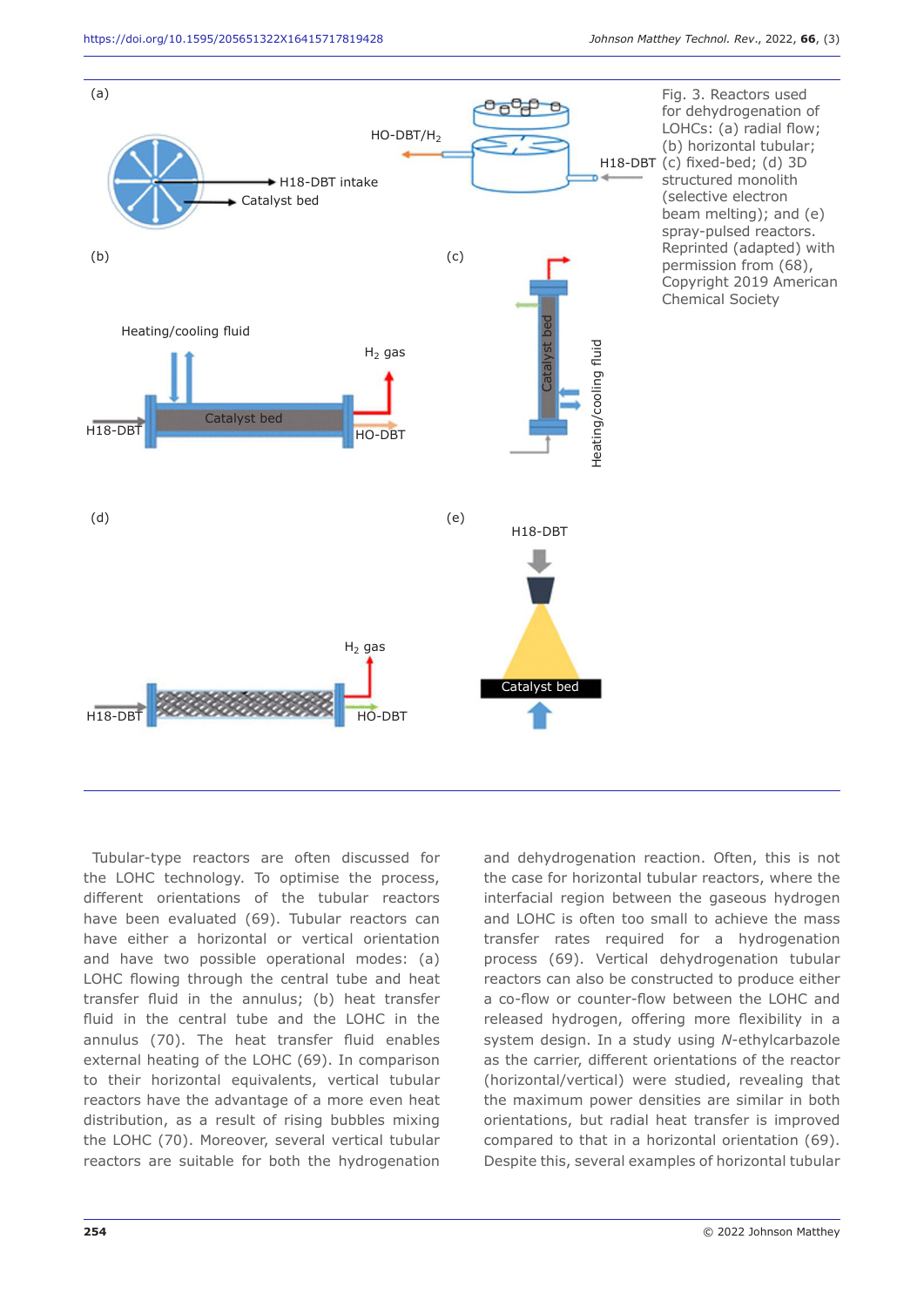reactors can be found, with advantages including convenient removal of hydrogen from the top of the reactor and prevention of a multi-phase flow (71).

Helical reactors are more complex and comprise the LOHC flow in the central tube, with the heat transfer fluid in the surrounding shell space (70). A more effective heat transfer can be achieved with a helical reactor than a tubular reactor, as a result of a 'shear' formation, while the rate of reaction (hydrogen release) is also increased. A double helical reactor is also discussed for the LOHC technology (70). While this enables a significant saving in terms of space, the construction and assembly is typically complex and expensive. The deployment of a hot pressure-swing reactor was demonstrated for stationary hydrogen storage in which hydrogenation and dehydrogenation were performed within the same reactor using the same catalyst with dibenzyltoluene as the LOHC (72). This demonstrates the benefit of potential capital expenditure and operational expenditure savings.

Structured reactors, such as monolithic, 3D printed or foam reactors, are an attractive research area within the LOHC technology as they provide high heat conductivity, allowing for a good heat input for the endothermic dehydrogenation reaction (73, 74). Furthermore, the high porosity of such reactor systems lowers pressure drop, on the contrary to fixed-bed reactors where catalyst pellets are typically used, and facilitates an efficient hydrogen removal. This is important for dehydrogenation of hydrogen-rich LOHCs, during which significant reaction mixture volume expansions take place upon hydrogen release (for example, 1 ml of fully hydrogenated dibenzyltoluene can release more than 650 ml of hydrogen) (68, 73).

Depending on the intended application, the hydrogen purity released from LOHCs during dehydrogenation should be considered. Given that high temperatures are required for dehydrogenation of LOHCs, side products might be formed during hydrogen release, contaminating the hydrogen stream. In such cases, separation systems are required to purify the hydrogen, which increases the cost of the LOHC technology. The use of membrane reactors, which combine the benefit of shifting the equilibrium of dehydrogenation to the product side with integrated purification of the released hydrogen, have been reported in the literature for the LOHC technology (71, 75– 80). Byun *et al*. performed the technoeconomic assessment of methylcyclohexane dehydrogenation in both a packed-bed reactor and a membrane reactor (78). This study demonstrates the cost effectiveness of an membrane reactor: the unit hydrogen production cost of a packed-bed reactor is US\$11.76, US\$9.50, US\$8.50 and US\$8.08 and that of an membrane reactor is US\$9.37, US\$7.43, US\$6.58 and US\$6.23 for hydrogen production capacities of 30 m<sup>3</sup> h<sup>-1</sup>, 100 m<sup>3</sup> h<sup>-1</sup>, 300 m<sup>3</sup> h<sup>-1</sup> and 700  $m^3$  h<sup>-1</sup>, respectively (78).

A lower temperature of operation for the dehydrogenation reaction, deploying a reactive distillation column under reduced pressure, could also allow for an increase in the efficiency of the LOHC system (81). This was demonstrated for perhydrobenzyl toluene dehydrogenation. A lowering of reaction temperature reduces the energy intensity of the overall process and facilitates a simpler and more effective integration of heat with waste heat sources or from subsequent hydrogen utilisation steps (81). Another recent study demonstrated that an electrochemical hydrogen compression (EHC) unit, which is connected to the LOHC dehydrogenation unit, reduces hydrogen pressure and shifts the thermodynamic equilibrium towards dehydrogenation (82). This accelerates the hydrogen release for the perhydrodibenzyltoluene LOHC and lowers dehydrogenation temperatures to 240**°C**. In addition, the EHC unit produces high value compressed hydrogen and purifies hydrogen contaminated with impurities such as traces of methane (82).

## **6. Summary and Perspectives**

Several approaches to effective hydrogen storage technologies must be explored in parallel to facilitate a smooth transition to the hydrogen economy. LOHCs for hydrogen storage and transportation are an attractive option for storing and transporting green hydrogen. Key advantages of the LOHC technology are: high storage capacity compared to alternative hydrogen storage technologies such as MOFs; no hydrogen losses during extended storage periods; ambient storage pressures and compatibility with existing fossil fuel infrastructure (pipes, ships, trucks). LOHCs ideally have high, reversible hydrogen-loading capacities, enabling large quantities of hydrogen to be stored in the liquid carrier. Importantly, LOHCs facilitate the storage and intercontinental transport of hydrogen and can capitalise on infrastructure originally constructed for fossil fuels. Thus, over long distances, the transport of hydrogen using the LOHC technology has the potential to be economically viable in comparison to other hydrogen storage and transportation technologies.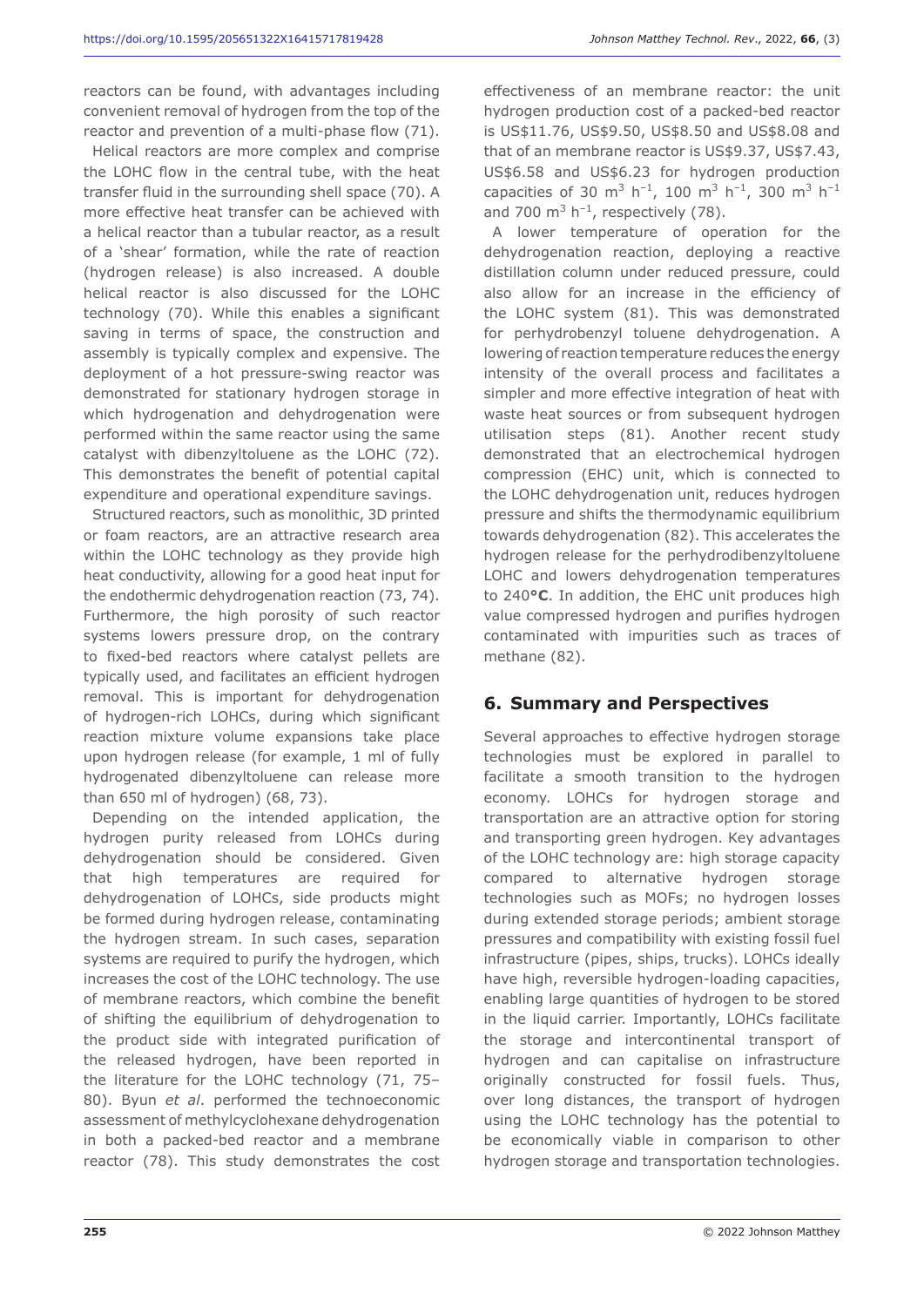Though costs required for transporting of the LOHC loaded with hydrogen to end users followed by a transport of the dehydrogenated LOHC back to a chemical plant for reloading with hydrogen should be considered. Furthermore, additional developments and research into optimising the technology might be needed to improve economic viability of the LOHC technology. Reducing energy intensity during loading and particularly unloading of the LOHCs and efficient system integration can contribute to cost reduction of the LOHC technology.

# **Acknowledgements**

The authors would like to thank Leon van de Water and Mike Watson from Johnson Matthey for their valuable comments, reviews and discussions.

#### **References**

- 1. M. Niermann, S. Drünert, M. Kaltschmitt and K. Bonhoff, *Energy Environ. Sci.*, 2019, **12**, (1), 290
- 2. K. Handayani, Y. Krozer and T. Filatova, *Energy Policy*, 2019, **127**, 134
- 3. 'Graphic: The Relentless Rise of Carbon Dioxide', NASA, Washington DC, USA: https://climate. nasa.gov/climate\_resources/24/graphic-therelentless-rise-of-carbon-dioxide/ (Accessed on 5th August 2021)
- 4. 'World of Change: Global Temperatures', NASA, Washington DC, USA: https://earthobservatory. nasa.gov/world-of-change/decadaltemp.php (Accessed on 5th August 2021)
- 5. 'Facts: The Effects of Climate Change', Washington DC, USA: https://climate.nasa.gov/effects/ (Accessed on 5th August 2021)
- 6. D. Teichmann, W. Arlt and P. Wasserscheid, *Int. J. Hydrogen Energy*, 2012, **37**, (23), 18118
- 7. M. Niermann, A. Beckendorff, M. Kaltschmitt and K. Bonhoff, *Int. J. Hydrogen Energy*, 2019, **44**, (13), 6631
- 8. A. Mehta, ' Overcoming Hydrogen Hype', Chemistry World, Royal Society of Chemistry, Cambridge, UK, 18th August, 2020
- 9. 'Portugal and the Netherlands Strengthen Bilateral Cooperation on Green Hydrogen', Government of The Netherlands, The Hague, 23rd September, 2020
- 10. J. Godden and E. McKenna, 'Enabling the Transition to the Hydrogen Economy', Johnson Matthey, London, UK, 18th September, 2020, 29 pp
- 11. P. T. Aakko-Saksa, C. Cook, J. Kiviaho and T. Repo, *J. Power Sources*, 2018, **396**, 803
- 12. M. Noussan, P. P. Raimondi, R. Scita and M. Hafner, *Sustainability*, 2021, **13**, (1), 298
- 13. 'The Hydrogen Trajectory: What Does Research Tell Us About the Pace of Development of Hydrogen Technologies?', KPMG, Amstelveen, The Netherlands: https://home.kpmg/xx/en/home/ insights/2020/11/the-hydrogen-trajectory.html (Accessed on 5th August 2021)
- 14. M. H. Ali Khan, R. Daiyan, P. Neal, N. Haque, I. MacGill and R. Amal, *Int. J. Hydrogen Energy*, 2021, **46**, (44), 22685
- 15. 'The Hydrogen Colour Spectrum', National Grid PLC, London, UK: https://www.nationalgrid. com/stories/energy-explained/hydrogen-colourspectrum (Accessed on 22nd December 2021)
- 16. 'Hydrogen Colours Codes', H2 Bulletin, London, UK: https://www.h2bulletin.com/knowledge/ hydrogen-colours-codes/ (Accessed on 22nd December 2021)
- 17. 'Guidance: UK Carbon Capture, Usage and Storage', Department for Business, Energy & Industrial Strategy, Her Majesty's Government, London, UK, 22nd January, 2013
- 18. 'The German Hydrogen Strategy', Watson, Farley & Williams, London, UK, 17th February, 2021
- 19. J. Parnell, 'Europe's Green Hydrogen Revolution is Turning Blue', Greentech Media, Massachusetts, USA, 1st July, 2020
- 20. 'Sustainable Development Goals: Take Action for the Sustainable Development Goals', United Nations, New York, USA: https://www. un.org/sustainabledevelopment/sustainabledevelopment-goals/ (Accessed on 23rd December 2021)
- 21. 'Sustainable Development Goals: Ensure Access to Affordable, Reliable, Sustainable and Modern Energyy: 7: Affordable and Clean Energy', United Nations, New York, USA: https://www.un.org/ sustainabledevelopment/energy/ (Accessed on 23rd December 2021)
- 22. D. G. Caglayan, H. U. Heinrichs, M. Robinius and D. Stolten, *Int. J. Hydrogen Energy*, 2021, **47**, (57), 29376
- 23. P. M. Falcone, M. Hiete and A. Sapio, *Curr. Opin. Green Sustain. Chem.*, 2021, **31**, 100506
- 24. J. Andersson and S. Grönkvist, *Int. J. Hydrogen Energy*, 2019, **44**, (23), 11901
- 25. M. Niermann, S. Timmerberg, S. Drünert and M. Kaltschmitt, *Renew. Sustain. Energy Rev.*, 2021, **135**, 110171
- 26. P. Preuster, C. Papp and P. Wasserscheid, *Acc. Chem. Res.*, 2017, **50**, (1), 74
- 27. D. Teichmann, W. Arlt, P. Wasserscheid and R. Freymann, *Energy Environ. Sci.*, 2011, **4**, (8), 2767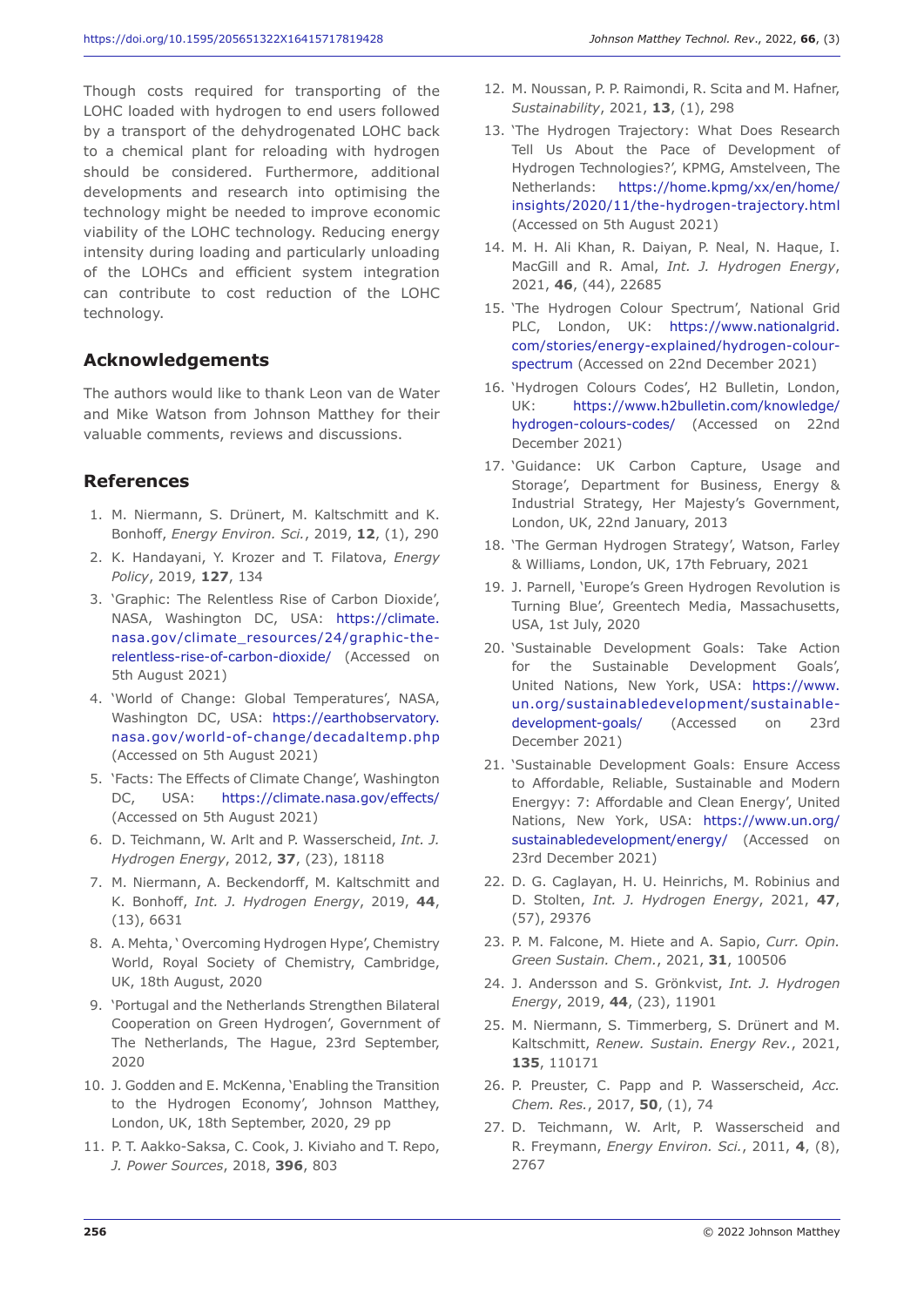- 28. E. Southall and L. Lukashuk, *Johnson Matthey Technol. Rev.*, 2022, **66**, (3), 259
- 29. E. Southall and L. Lukashuk, *Johnson Matthey Technol. Rev.*, 2022, **66**, (3), 271
- 30. A. Ali, G. U. Kumar and H. J. Lee, *Mater. Today: Proc.*, 2021, **45**, (2), 1123
- 31. C. J. Quarton and S. Samsatli, *Renew. Sustain. Energy Rev.*, 2018, **98**, 302
- 32. 'HyDeploy: UK Gas Grid Injection of Hydrogen in Full Operation', ITM Power, Sheffield, UK: https:// www.itm-power.com/news/hydeploy-uk-gas-gridinjection-of-hydrogen-in-full-operation (Accessed on 5th August 2021)
- 33. "Hydrogen: A Renewable Energy Perspective", International Renewable Energy Agency (IRENA), Abu Dhabi, September, 2019, 52 pp
- 34. B. Sakintuna, F. Lamaridarkrim And M. Hirscher, *Int. J. Hydrogen Energy*, 2007, **32**, (9), 1121
- 35. M. S. El-Eskandarany, "Mechanical Alloying: Nanotechnology, Materials Science and Powder Metallurgy", 2nd Edn., Elsevier Inc, Waltham, USA, 2015, 333 pp
- 36. A. Zaluska, L. Zaluski and J. O. Ström–Olsen, *J. Alloys Compd.*, 1999, **288**, (1–2), 217
- 37. E. Rivard, M. Trudeau and K. Zaghib, *Materials*, 2019, **12**, (12), 1973
- 38. H. Wang, Q.-L. Zhu, R. Zou and Q. Xu, *Chem*, 2017, **2**, (1), 52
- 39. F. B. Juangsa, A. R. Irhamna and M. Aziz, *Int. J. Hydrogen Energy*, 2021, **46**, (27), 14455
- 40. K. E. Lamb, M. D. Dolan and D. F. Kennedy, *Int. J. Hydrogen Energy*, 2019, **44**, (7), 3580
- 41. A. T. Wijayanta, T. Oda, C. W. Purnomo, T. Kashiwagi and M. Aziz, *Int. J. Hydrogen Energy*, 2019, **44**, (29), 15026
- 42. M. Aziz, A. T. Wijayanta and A. B. D. Nandiyanto, *Energies*, 2020, **13**, (12), 3062
- 43. R. Nayak-Luke, R. Bañares-Alcántara and I. Wilkinson, *Ind. Eng. Chem. Res.*, 2018, **57**, (43), 14607
- 44. G. Chehade and I. Dincer, *Fuel*, 2021, **299**, 120845
- 45. N. Salmon and R. Bañares-Alcántara, *Sustain. Energy Fuels*, 2021, **5**, (11), 2814
- 46. G. Chehade and I. Dincer, *Fuel*, 2021, **299**, 120845
- 47. S. Giddey, S. P. S. Badwal, C. Munnings and M. Dolan, *ACS Sustain. Chem. Eng.*, 2017, **5**, (11), 10231
- 48. S. Ravn, 'World's Largest Green Hydrogen Project will use Haldor Topsoe Ammonia Technology', Haldor Topsoe A/S, Kogens Lyngby, Denmark, 13th July, 2020
- 49. A. Klerke, C. H. Christensen, J. K. Nørskov and T. Vegge, *J. Mater. Chem.*, 2008, **18**, (20), 2304
- 50. A. Valera-Medina, F. Amer-Hatem, A. K. Azad, I. C. Dedoussi, M. de Joannon, R. X. Fernandes, P. Glarborg, H. Hashemi, X. He, S. Mashruk, J. McGowan, C. Mounaim-Rouselle, A. Ortiz-Prado, A. Ortiz-Valera, I. Rossetti, B. Shu, M. Yehia, H. Xiao and M. Costa, *Energy Fuels*, 2021, **35**, (9), 6964
- 51. S. Ravn, 'Topsoe and Partners Issue a Report: "Ammonfuel – An Industrial View of Ammonia as Marine Fuel'", Haldor Topsoe A/S, Kogens Lyngby, Denmark, 4th August, 2020
- 52. J. Deign, 'Marine Sector Turns to Ammonia to Decarbonize Shipping', Greentech Media, Wood Mackenzie, Edinburgh, UK, 21st May, 2020
- 53. 'New Research Shows Benefits of Ammonia as Marine Fuel', The Maritime Executive LLC, Plantation, USA, 11th June, 2019
- 54. T. Ayvalı, S. C. E. Tsang and T. Van Vrijaldenhoven, *Johnson Matthey Technol. Rev.*, 2021, **65**, (2), 275
- 55. T. Ayvalı, S. C. E. Tsang and T. Van Vrijaldenhoven, *Johnson Matthey Technol. Rev.*, 2021, **65**, (2), 291
- 56. J. Gulden, A. Sklarow and T. Luschtinetz, *E3S Web Conf.*, 2018, **70**, 01004
- 57. R. Aslam, M. Minceva, K. Müller and W. Arlt, *Sep. Purif. Technol.*, 2016, **163**, 140
- 58. K. Müller, J. Völkl and W. Arlt, *Energy Technol.*, 2013, **1**, (1), 20
- 59. Z. Wang, J. Belli and C. M. Jensen, *Faraday Discuss.*, 2011, **151**, 297
- 60. D. Geburtig, P. Preuster, A. Bösmann, K. Müller and P. Wasserscheid, *Int. J. Hydrogen Energy*, 2016, **41**, (2), 1010
- 61. L. Shi, S. Qi, J. Qu, T. Che, C. Yi and B. Yang, *Int. J. Hydrogen Energy*, 2019, **44**, (11), 5345
- 62. M. Hurskainen, "Liquid Organic Hydrogen Carriers (LOHC): Concept Evaluation and Techno-Economics", Report No. VTT-R-00057-19, VTT Technical Research Centre of Finland Ltd, Espoo, Finland, 2nd December, 2019, 62 pp
- 63. P. Preuster, Q. Fang, R. Peters, R. Deja, V. N. Nguyen, L. Blum, D. Stolten and P. Wasserscheid, *Int. J. Hydrogen Energy*, 2018, **43**, (3), 1758
- 64. K. Müller, K. Stark, V. N. Emel'yanenko, M. A. Varfolomeev, D. H. Zaitsau, E. Shoifet, C. Schick, S. P. Verevkin and W. Arlt, *Ind. Eng. Chem. Res.*, 2015, **54**, (32), 7967
- 65. M. Markiewicz, Y.-Q. Zhang, M. T. Empl, M. Lykaki, J. Thöming, P. Steinberg and S. Stolte, *Energy Environ. Sci.*, 2019, **12**, (1), 366
- 66. M. Hurskainen and J. Ihonen, *Int. J. Hydrogen Energy*, 2020, **45**, (56), 32098
- 67. C. Jackson, K. Fothergill, P. Gray, F. Haroon, C. Makhloufi, N. Kezibri, A. Davey, O. LHote, M. Zarea, T. Davenne, S. Greenwood, A. Huddart, J. Makepeace, T. Wood, B. David, and I. Wilkinson,